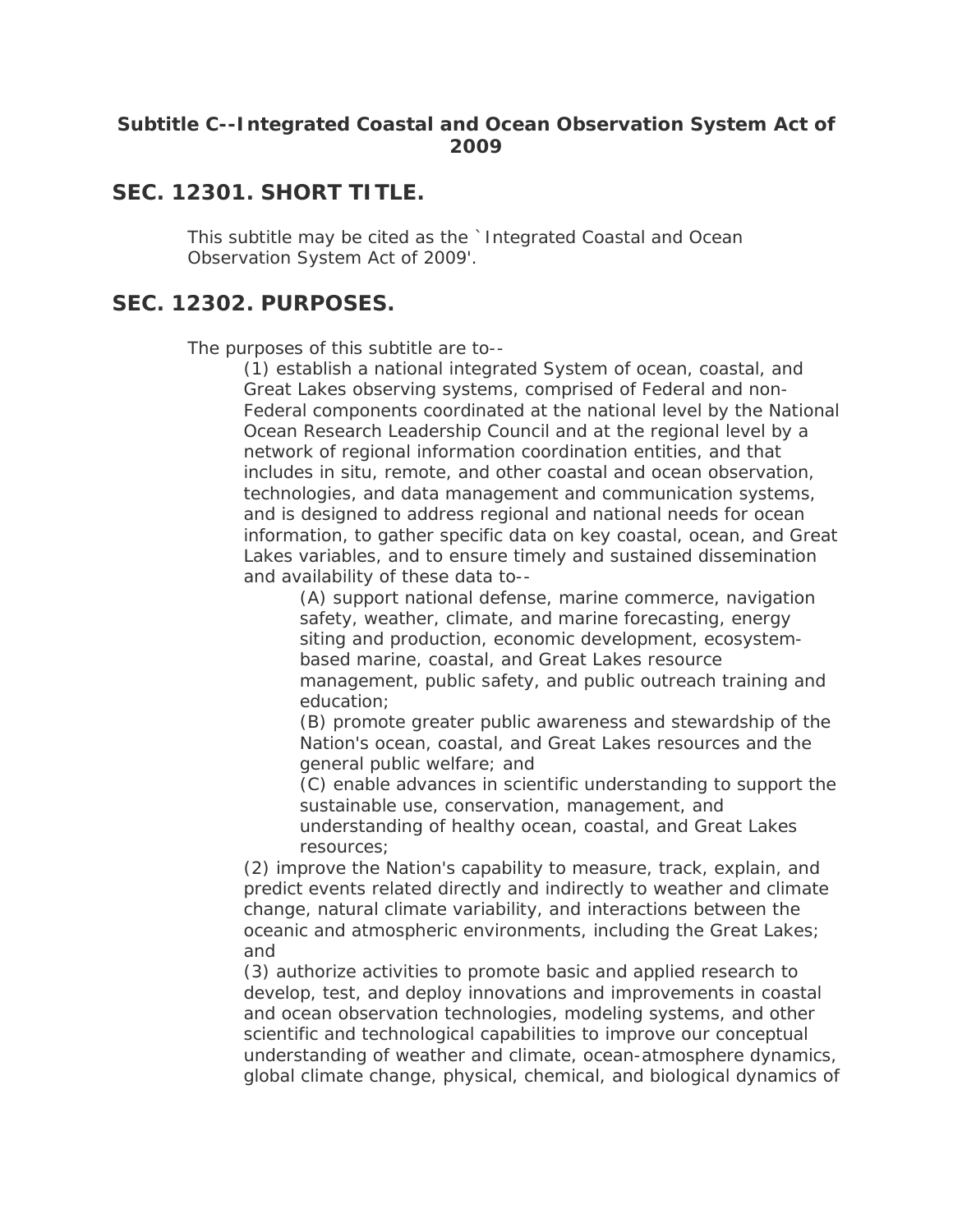the ocean, coastal and Great Lakes environments, and to conserve healthy and restore degraded coastal ecosystems.

#### **SEC. 12303. DEFINITIONS.**

In this subtitle:

(1) ADMINISTRATOR- The term `Administrator' means the Under Secretary of Commerce for Oceans and Atmosphere in the Under Secretary's capacity as Administrator of the National Oceanic and Atmospheric Administration.

(2) COUNCIL- The term `Council' means the National Ocean Research Leadership Council established by section 7902 of title 10, United States Code.

(3) FEDERAL ASSETS- The term `Federal assets' means all relevant non-classified civilian coastal and ocean observations, technologies, and related modeling, research, data management, basic and applied technology research and development, and public education and outreach programs, that are managed by member agencies of the Council.

(4) INTERAGENCY OCEAN OBSERVATION COMMITTEE- The term `Interagency Ocean Observation Committee' means the committee established under section 12304(c)(2).

(5) NON-FEDERAL ASSETS- The term `non-Federal assets' means all relevant coastal and ocean observation technologies, related basic and applied technology research and development, and public education and outreach programs that are integrated into the System and are managed through States, regional organizations, universities, nongovernmental organizations, or the private sector. (6) REGIONAL INFORMATION COORDINATION ENTITIES-

(A) IN GENERAL- The term `regional information coordination entity' means an organizational body that is certified or established by contract or memorandum by the lead Federal agency designated in section 12304(c)(3) of this subtitle and coordinates State, Federal, local, and private interests at a regional level with the responsibility of engaging the private and public sectors in designing, operating, and improving regional coastal and ocean observing systems in order to ensure the provision of data and information that meet the needs of user groups from the respective regions.

(B) CERTAIN INCLUDED ASSOCIATIONS- The term `regional information coordination entity' includes regional associations described in the System Plan.

(7) SECRETARY- The term `Secretary' means the Secretary of Commerce, acting through the National Oceanic and Atmospheric Administration.

(8) SYSTEM- The term `System' means the National Integrated Coastal and Ocean Observation System established under section 12304.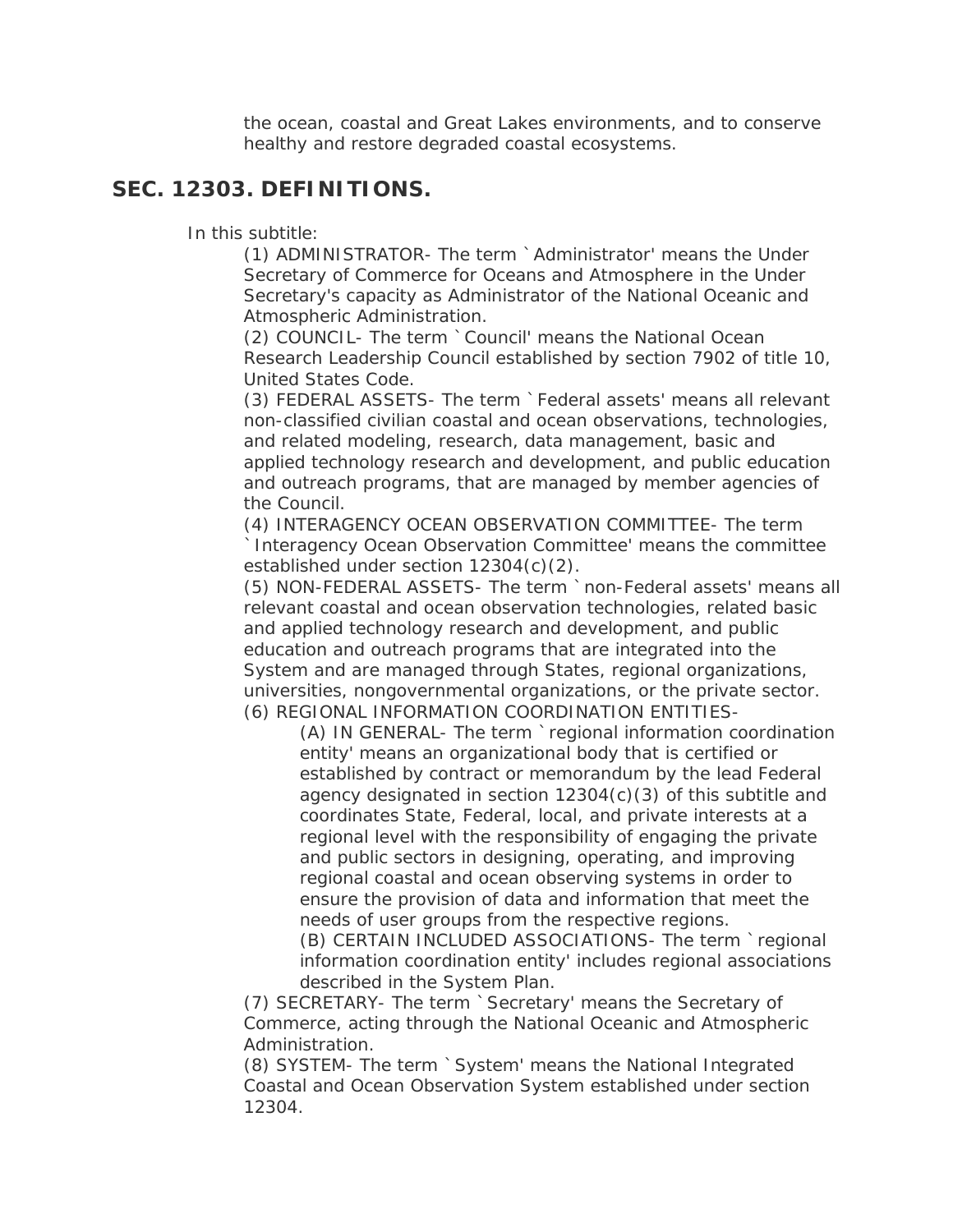(9) SYSTEM PLAN- The term `System Plan' means the plan contained in the document entitled `Ocean. US Publication No. 9, The First Integrated Ocean Observing System (IOOS) Development Plan', as updated by the Council under this subtitle.

## **SEC. 12304. INTEGRATED COASTAL AND OCEAN OBSERVING SYSTEM.**

(a) Establishment- The President, acting through the Council, shall establish a National Integrated Coastal and Ocean Observation System to fulfill the purposes set forth in section 12302 of this subtitle and the System Plan and to fulfill the Nation's international obligations to contribute to the Global Earth Observation System of Systems and the Global Ocean Observing System.

(b) System Elements-

(1) IN GENERAL- In order to fulfill the purposes of this subtitle, the System shall be national in scope and consist of--

(A) Federal assets to fulfill national and international observation missions and priorities;

(B) non-Federal assets, including a network of regional information coordination entities identified under subsection  $(c)(4)$ , to fulfill regional observation missions and priorities; (C) data management, communication, and modeling systems for the timely integration and dissemination of data and information products from the System;

(D) a research and development program conducted under the guidance of the Council, consisting of--

> (i) basic and applied research and technology development to improve understanding of coastal and ocean systems and their relationships to human activities and to ensure improvement of operational assets and products, including related infrastructure, observing technologies, and information and data processing and management technologies; and (ii) large scale computing resources and research to advance modeling of coastal and ocean processes.

(2) ENHANCING ADMINISTRATION AND MANAGEMENT- The head of each Federal agency that has administrative jurisdiction over a Federal asset shall support the purposes of this subtitle and may take appropriate actions to enhance internal agency administration and management to better support, integrate, finance, and utilize observation data, products, and services developed under this section to further its own agency mission and responsibilities. (3) AVAILABILITY OF DATA- The head of each Federal agency that has administrative jurisdiction over a Federal asset shall make available data that are produced by that asset and that are not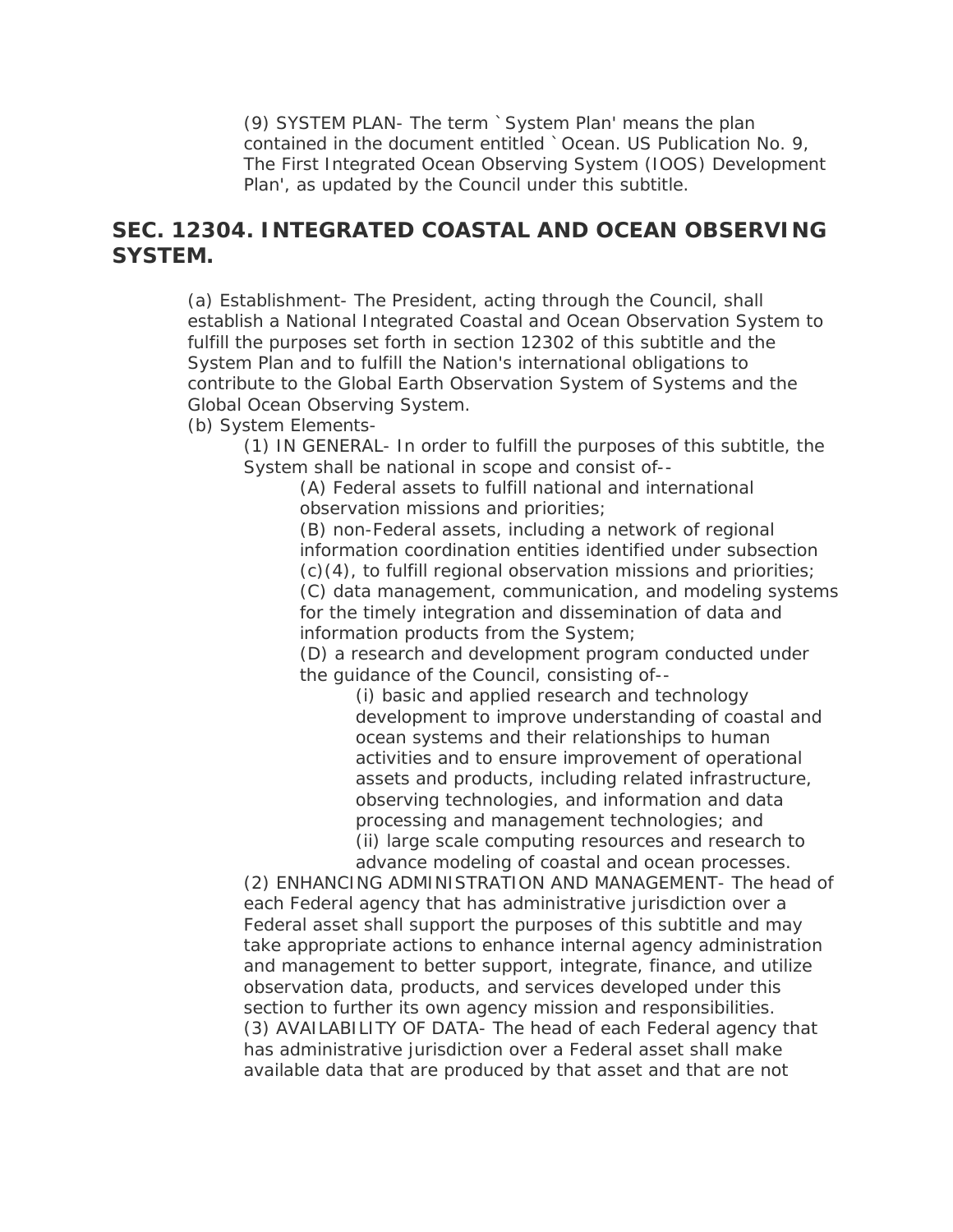otherwise restricted for integration, management, and dissemination by the System.

(4) NON-FEDERAL ASSETS- Non-Federal assets shall be coordinated, as appropriate, by the Interagency Ocean Observing Committee or by regional information coordination entities.

(c) Policy Oversight, Administration, and Regional Coordination- (1) COUNCIL FUNCTIONS- The Council shall serve as the policy and coordination oversight body for all aspects of the System. In carrying out its responsibilities under this subtitle, the Council shall--

(A) approve and adopt comprehensive System budgets developed and maintained by the Interagency Ocean Observation Committee to support System operations, including operations of both Federal and non-Federal assets; (B) ensure coordination of the System with other domestic and international earth observing activities including the Global Ocean Observing System and the Global Earth Observing System of Systems, and provide, as appropriate, support for and representation on United States delegations to international meetings on coastal and ocean observing programs; and

(C) encourage coordinated intramural and extramural research and technology development, and a process to transition developing technology and methods into operations of the System.

(2) INTERAGENCY OCEAN OBSERVATION COMMITTEE- The Council shall establish or designate an Interagency Ocean Observation Committee which shall--

(A) prepare annual and long-term plans for consideration and approval by the Council for the integrated design, operation, maintenance, enhancement and expansion of the System to meet the objectives of this subtitle and the System Plan; (B) develop and transmit to Congress at the time of submission of the President's annual budget request an annual coordinated, comprehensive budget to operate all elements of the System identified in subsection (b), and to ensure continuity of data streams from Federal and non-Federal assets;

(C) establish required observation data variables to be gathered by both Federal and non-Federal assets and identify, in consultation with regional information coordination entities, priorities for System observations;

(D) establish protocols and standards for System data processing, management, and communication;

(E) develop contract certification standards and compliance procedures for all non-Federal assets, including regional information coordination entities, to establish eligibility for integration into the System and to ensure compliance with all applicable standards and protocols established by the Council,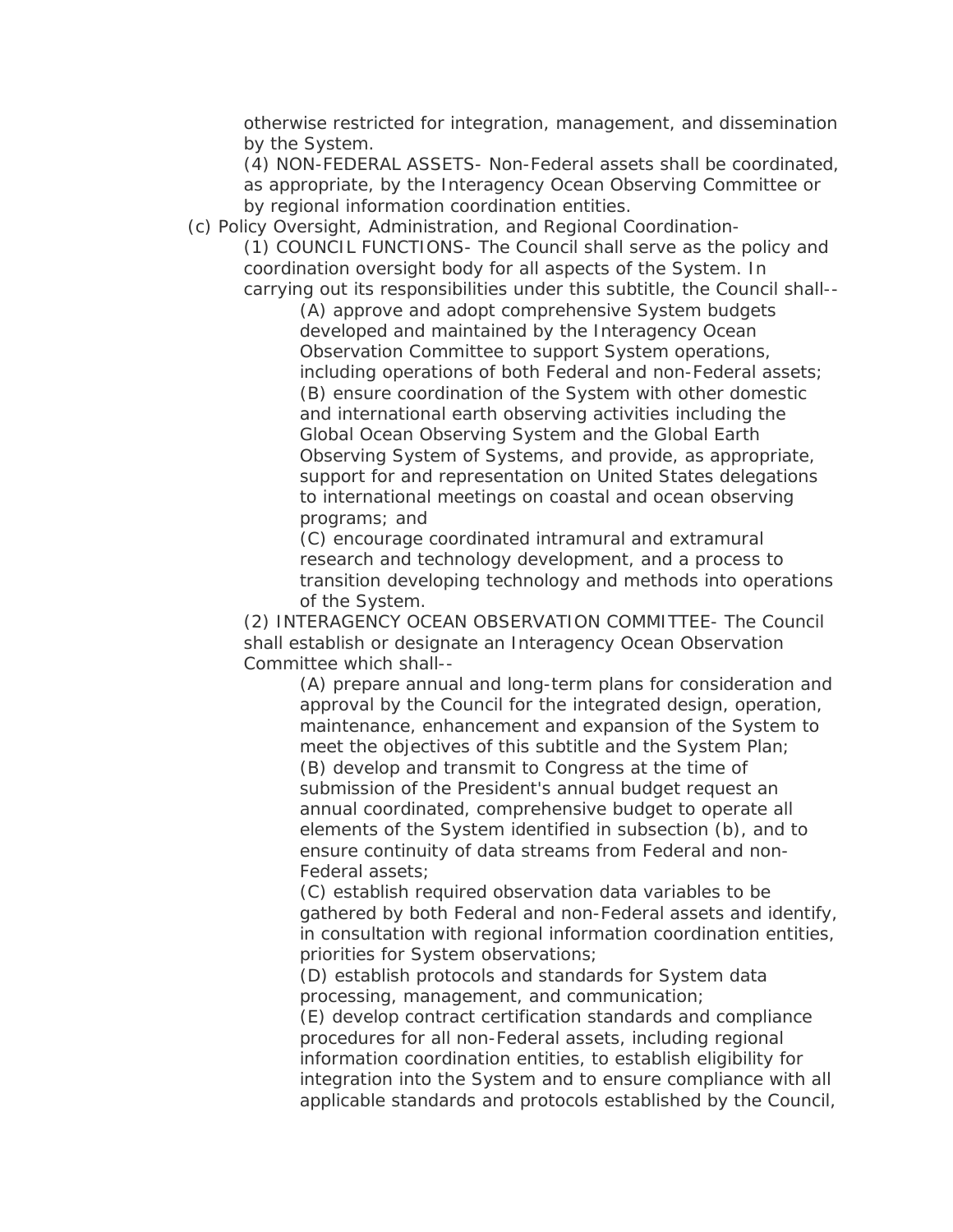and ensure that regional observations are integrated into the System on a sustained basis;

(F) identify gaps in observation coverage or needs for capital improvements of both Federal assets and non-Federal assets; (G) subject to the availability of appropriations, establish through one or more participating Federal agencies, in consultation with the System advisory committee established under subsection (d), a competitive matching grant or other programs--

> (i) to promote intramural and extramural research and development of new, innovative, and emerging observation technologies including testing and field trials; and

(ii) to facilitate the migration of new, innovative, and emerging scientific and technological advances from research and development to operational deployment;

(H) periodically review and recommend to the Council, in consultation with the Administrator, revisions to the System Plan;

(I) ensure collaboration among Federal agencies participating in the activities of the Committee; and

(J) perform such additional duties as the Council may delegate.

(3) LEAD FEDERAL AGENCY- The National Oceanic and Atmospheric Administration shall function as the lead Federal agency for the implementation and administration of the System, in consultation with the Council, the Interagency Ocean Observation Committee, other Federal agencies that maintain portions of the System, and the regional information coordination entities, and shall--

(A) establish an Integrated Ocean Observing Program Office within the National Oceanic and Atmospheric Administration utilizing to the extent necessary, personnel from member agencies participating on the Interagency Ocean Observation Committee, to oversee daily operations and coordination of the System;

(B) implement policies, protocols, and standards approved by the Council and delegated by the Interagency Ocean Observing Committee;

(C) promulgate program guidelines to certify and integrate non-Federal assets, including regional information coordination entities, into the System to provide regional coastal and ocean observation data that meet the needs of user groups from the respective regions;

(D) have the authority to enter into and oversee contracts, leases, grants or cooperative agreements with non-Federal assets, including regional information coordination entities, to support the purposes of this subtitle on such terms as the Administrator deems appropriate;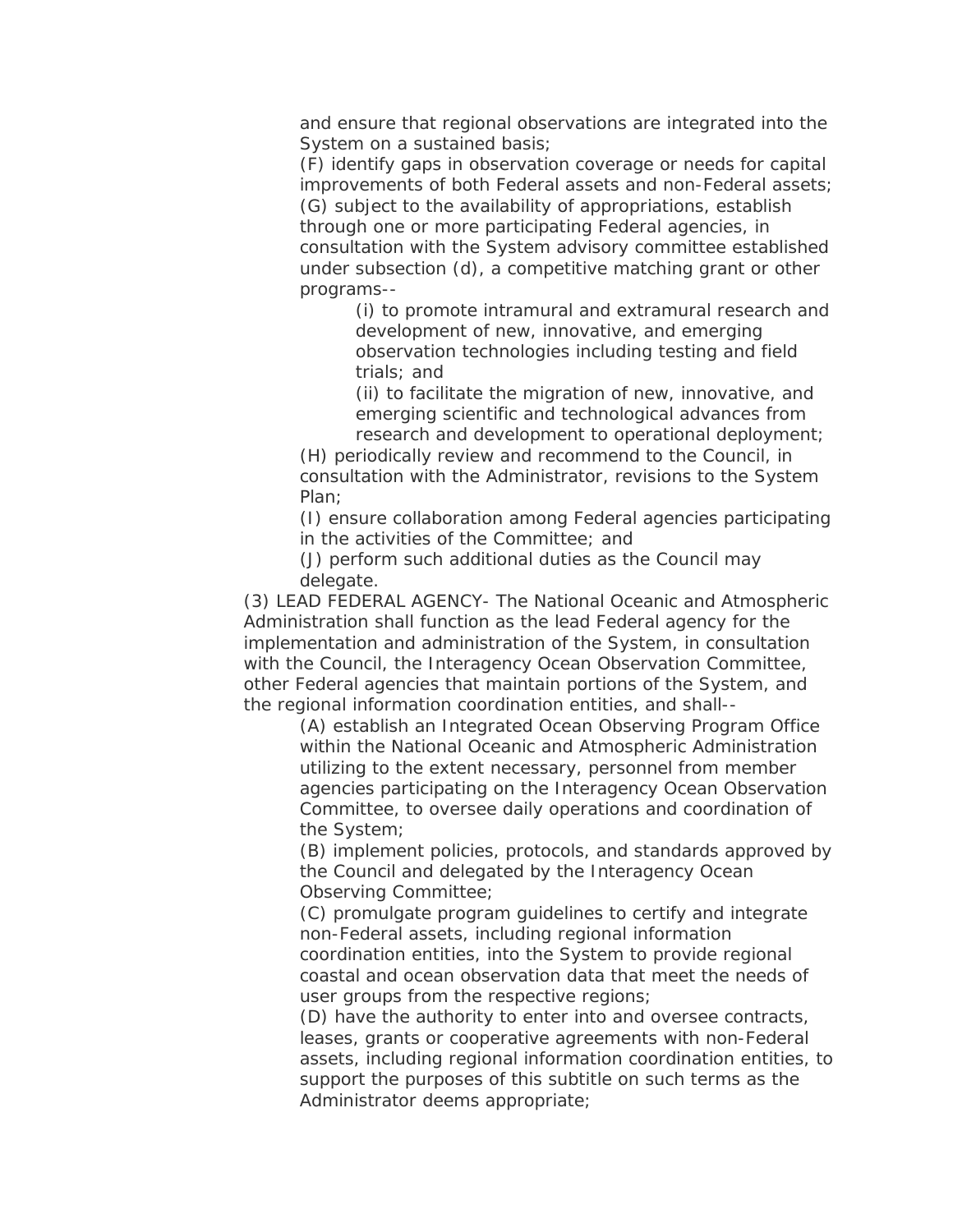(E) implement a merit-based, competitive funding process to support non-Federal assets, including the development and maintenance of a network of regional information coordination entities, and develop and implement a process for the periodic review and evaluation of all non-Federal assets, including regional information coordination entities;

(F) provide opportunities for competitive contracts and grants for demonstration projects to design, develop, integrate, deploy, and support components of the System;

(G) establish efficient and effective administrative procedures for allocation of funds among contractors, grantees, and non-Federal assets, including regional information coordination entities in a timely manner, and contingent on appropriations according to the budget adopted by the Council;

(H) develop and implement a process for the periodic review and evaluation of regional information coordination entities; (I) formulate an annual process by which gaps in observation coverage or needs for capital improvements of Federal assets and non-Federal assets of the System are identified by the regional information coordination entities, the Administrator, or other members of the System and transmitted to the Interagency Ocean Observing Committee;

(J) develop and be responsible for a data management and communication system, in accordance with standards and protocols established by the Council, by which all data collected by the System regarding ocean and coastal waters of the United States including the Great Lakes, are processed, stored, integrated, and made available to all end-user communities;

(K) implement a program of public education and outreach to improve public awareness of global climate change and effects on the ocean, coastal, and Great Lakes environment; (L) report annually to the Interagency Ocean Observing Committee on the accomplishments, operational needs, and performance of the System to contribute to the annual and long-term plans developed pursuant to subsection  $(c)(2)(A)(i)$ ; and

(M) develop a plan to efficiently integrate into the System new, innovative, or emerging technologies that have been demonstrated to be useful to the System and which will fulfill the purposes of this subtitle and the System Plan.

(4) REGIONAL INFORMATION COORDINATION ENTITIES-

(A) IN GENERAL- To be certified or established under this subtitle, a regional information coordination entity shall be certified or established by contract or agreement by the Administrator, and shall agree to meet the certification standards and compliance procedure guidelines issued by the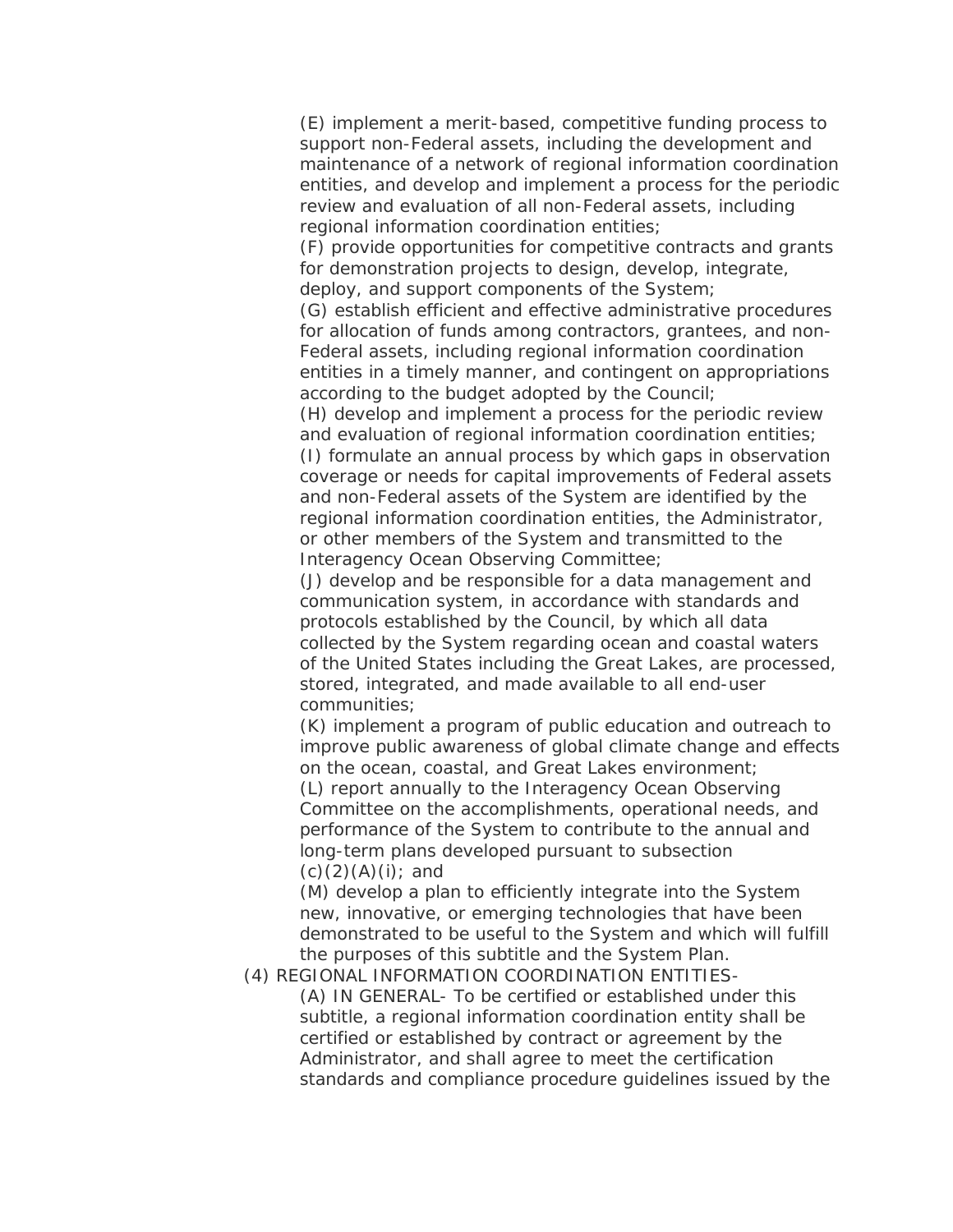Administrator and information needs of user groups in the region while adhering to national standards and shall--

> (i) demonstrate an organizational structure capable of gathering required System observation data, supporting and integrating all aspects of coastal and ocean observing and information programs within a region and that reflects the needs of State and local governments, commercial interests, and other users and beneficiaries of the System and other requirements specified under this subtitle and the System Plan; (ii) identify gaps in observation coverage needs for capital improvements of Federal assets and non-Federal assets of the System, or other recommendations to assist in the development of the annual and long-term plans created pursuant to subsection  $(c)(2)(A)(i)$  and transmit such information to the Interagency Ocean Observing Committee via the Program Office; (iii) develop and operate under a strategic operational plan that will ensure the efficient and effective administration of programs and assets to support daily data observations for integration into the System, pursuant to the standards approved by the Council; (iv) work cooperatively with governmental and nongovernmental entities at all levels to identify and provide information products of the System for multiple users within the service area of the regional information coordination entities; and

(v) comply with all financial oversight requirements established by the Administrator, including requirements relating to audits.

(B) PARTICIPATION- For the purposes of this subtitle, employees of Federal agencies may participate in the functions of the regional information coordination entities.

(d) System Advisory Committee-

(1) IN GENERAL- The Administrator shall establish or designate a System advisory committee, which shall provide advice as may be requested by the Administrator or the Interagency Ocean Observing Committee.

(2) PURPOSE- The purpose of the System advisory committee is to advise the Administrator and the Interagency Ocean Observing Committee on--

(A) administration, operation, management, and maintenance of the System, including integration of Federal and non-Federal assets and data management and communication aspects of the System, and fulfillment of the purposes set forth in section 12302;

(B) expansion and periodic modernization and upgrade of technology components of the System;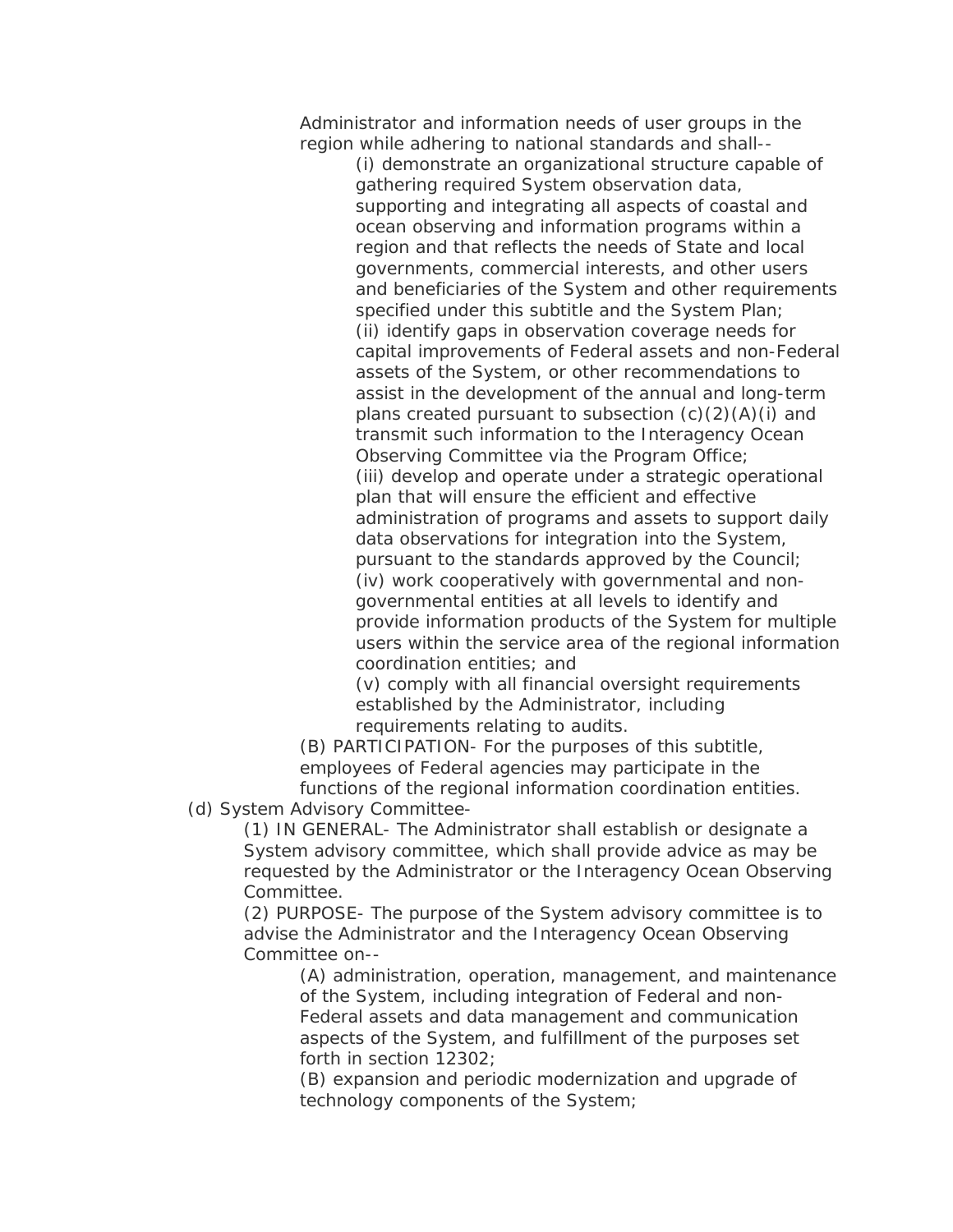(C) identification of end-user communities, their needs for information provided by the System, and the System's effectiveness in disseminating information to end-user communities and the general public; and

(D) any other purpose identified by the Administrator or the Interagency Ocean Observing Committee.

(3) MEMBERS-

(A) IN GENERAL- The System advisory committee shall be composed of members appointed by the Administrator. Members shall be qualified by education, training, and experience to evaluate scientific and technical information related to the design, operation, maintenance, or use of the System, or use of data products provided through the System.

(B) TERMS OF SERVICE- Members shall be appointed for 3 year terms, renewable once. A vacancy appointment shall be for the remainder of the unexpired term of the vacancy, and an individual so appointed may subsequently be appointed for 2 full 3-year terms if the remainder of the unexpired term is less than 1 year.

(C) CHAIRPERSON- The Administrator shall designate a chairperson from among the members of the System advisory committee.

(D) APPOINTMENT- Members of the System advisory committee shall be appointed as special Government employees for purposes of section 202(a) of title 18, United States Code.

(4) ADMINISTRATIVE PROVISIONS-

(A) REPORTING- The System advisory committee shall report to the Administrator and the Interagency Ocean Observing Committee, as appropriate.

(B) ADMINISTRATIVE SUPPORT- The Administrator shall provide administrative support to the System advisory committee.

(C) MEETINGS- The System advisory committee shall meet at least once each year, and at other times at the call of the Administrator, the Interagency Ocean Observing Committee, or the chairperson.

(D) COMPENSATION AND EXPENSES- Members of the System advisory committee shall not be compensated for service on that Committee, but may be allowed travel expenses, including per diem in lieu of subsistence, in accordance with subchapter I of chapter 57 of title 5, United States Code. (E) EXPIRATION- Section 14 of the Federal Advisory Committee Act (5 U.S.C. App.) shall not apply to the System advisory committee.

(e) Civil Liability- For purposes of determining liability arising from the dissemination and use of observation data gathered pursuant to this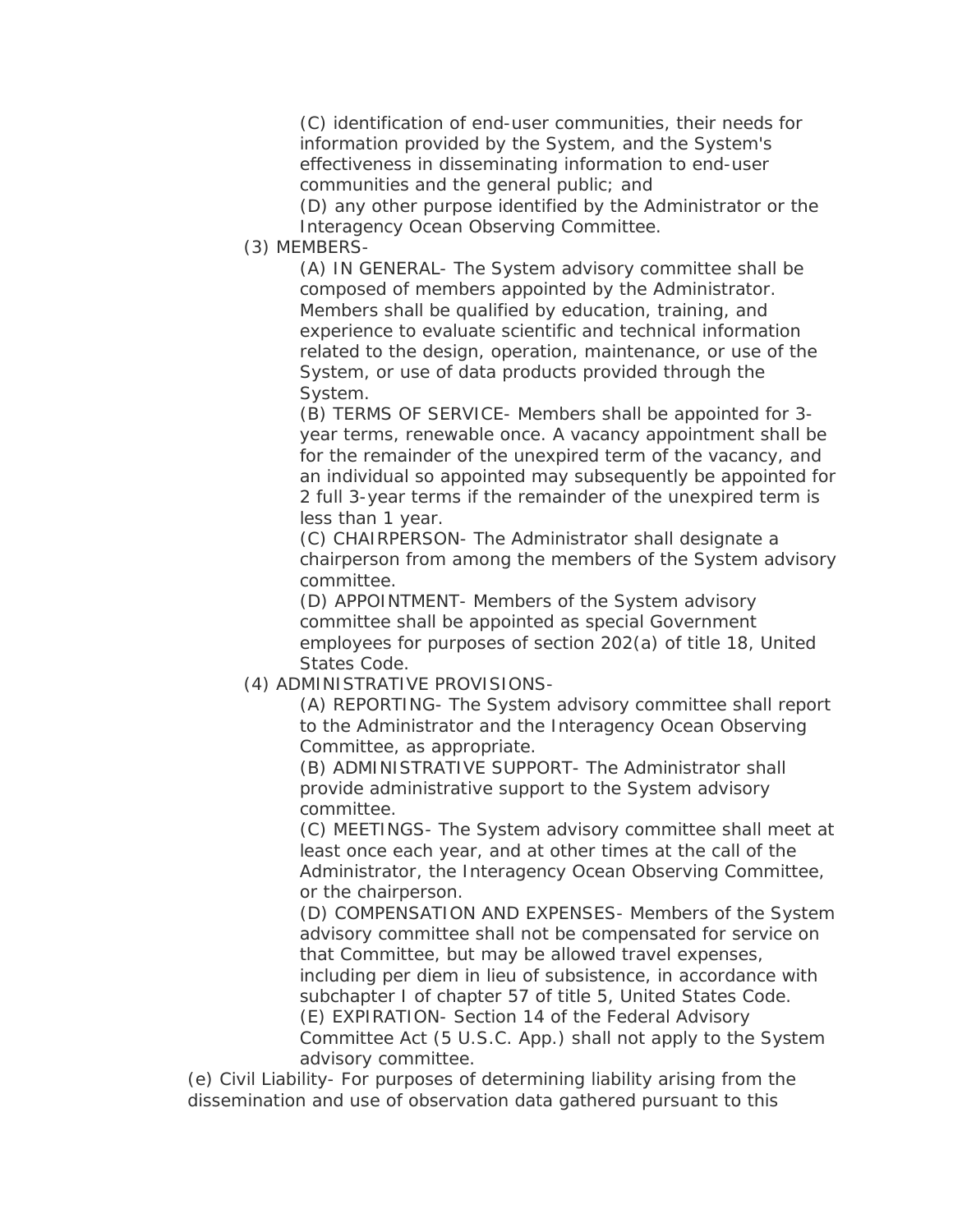section, any non-Federal asset or regional information coordination entity incorporated into the System by contract, lease, grant, or cooperative agreement under subsection (c)(3)(D) that is participating in the System shall be considered to be part of the National Oceanic and Atmospheric Administration. Any employee of such a non-Federal asset or regional information coordination entity, while operating within the scope of his or her employment in carrying out the purposes of this subtitle, with respect to tort liability, is deemed to be an employee of the Federal Government. (f) Limitation- Nothing in this subtitle shall be construed to invalidate existing certifications, contracts, or agreements between regional information coordination entities and other elements of the System.

## **SEC. 12305. INTERAGENCY FINANCING AND AGREEMENTS.**

(a) In General- To carry out interagency activities under this subtitle, the Secretary of Commerce may execute cooperative agreements, or any other agreements, with, and receive and expend funds made available by, any State or subdivision thereof, any Federal agency, or any public or private organization, or individual.

(b) Reciprocity- Member Departments and agencies of the Council shall have the authority to create, support, and maintain joint centers, and to enter into and perform such contracts, leases, grants, and cooperative agreements as may be necessary to carry out the purposes of this subtitle and fulfillment of the System Plan.

# **SEC. 12306. APPLICATION WITH OTHER LAWS.**

Nothing in this subtitle supersedes or limits the authority of any agency to carry out its responsibilities and missions under other laws.

# **SEC. 12307. REPORT TO CONGRESS.**

(a) Requirement- Not later than 2 years after the date of the enactment of this Act and every 2 years thereafter, the Administrator shall prepare and the President acting through the Council shall approve and transmit to the Congress a report on progress made in implementing this subtitle. (b) Contents- The report shall include--

(1) a description of activities carried out under this subtitle and the System Plan;

(2) an evaluation of the effectiveness of the System, including an evaluation of progress made by the Council to achieve the goals identified under the System Plan;

(3) identification of Federal and non-Federal assets as determined by the Council that have been integrated into the System, including assets essential to the gathering of required observation data variables necessary to meet the respective missions of Council agencies;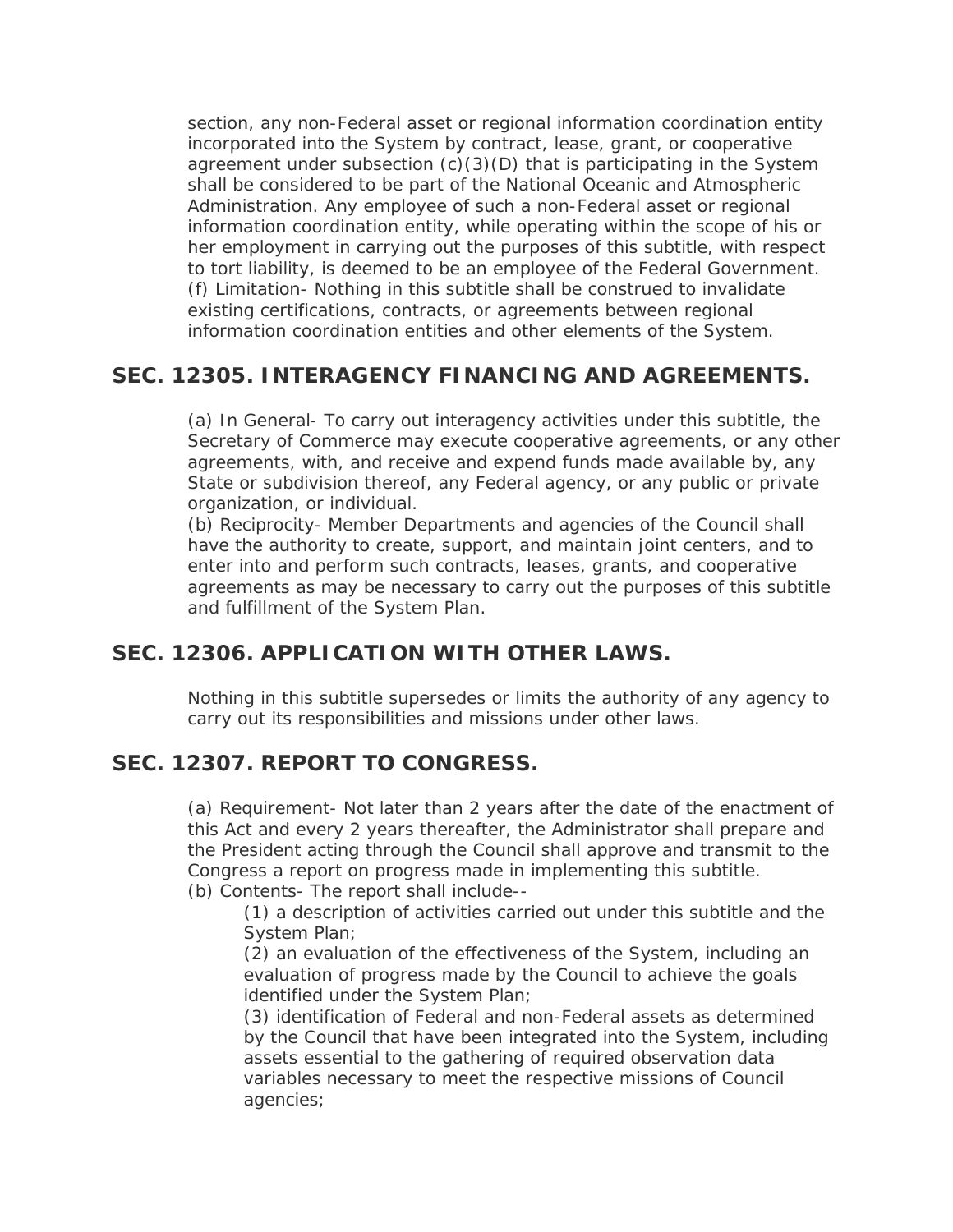(4) a review of procurements, planned or initiated, by each Council agency to enhance, expand, or modernize the observation capabilities and data products provided by the System, including data management and communication subsystems;

(5) an assessment regarding activities to integrate Federal and non-Federal assets, nationally and on the regional level, and discussion of the performance and effectiveness of regional information coordination entities to coordinate regional observation operations; (6) a description of benefits of the program to users of data products resulting from the System (including the general public, industries, scientists, resource managers, emergency responders, policy makers, and educators);

(7) recommendations concerning--

(A) modifications to the System; and

(B) funding levels for the System in subsequent fiscal years; and

(8) the results of a periodic external independent programmatic audit of the System.

## **SEC. 12308. PUBLIC-PRIVATE USE POLICY.**

The Council shall develop a policy within 6 months after the date of the enactment of this Act that defines processes for making decisions about the roles of the Federal Government, the States, regional information coordination entities, the academic community, and the private sector in providing to end-user communities environmental information, products, technologies, and services related to the System. The Council shall publish the policy in the Federal Register for public comment for a period not less than 60 days. Nothing in this section shall be construed to require changes in policy in effect on the date of enactment of this Act.

## **SEC. 12309. INDEPENDENT COST ESTIMATE.**

Within 1 year after the date of enactment of this Act, the Interagency Ocean Observation Committee, through the Administrator and the Director of the National Science Foundation, shall obtain an independent cost estimate for operations and maintenance of existing Federal assets of the System, and planned or anticipated acquisition, operation, and maintenance of new Federal assets for the System, including operation facilities, observation equipment, modeling and software, data management and communication, and other essential components. The independent cost estimate shall be transmitted unabridged and without revision by the Administrator to Congress.

## **SEC. 12310. INTENT OF CONGRESS.**